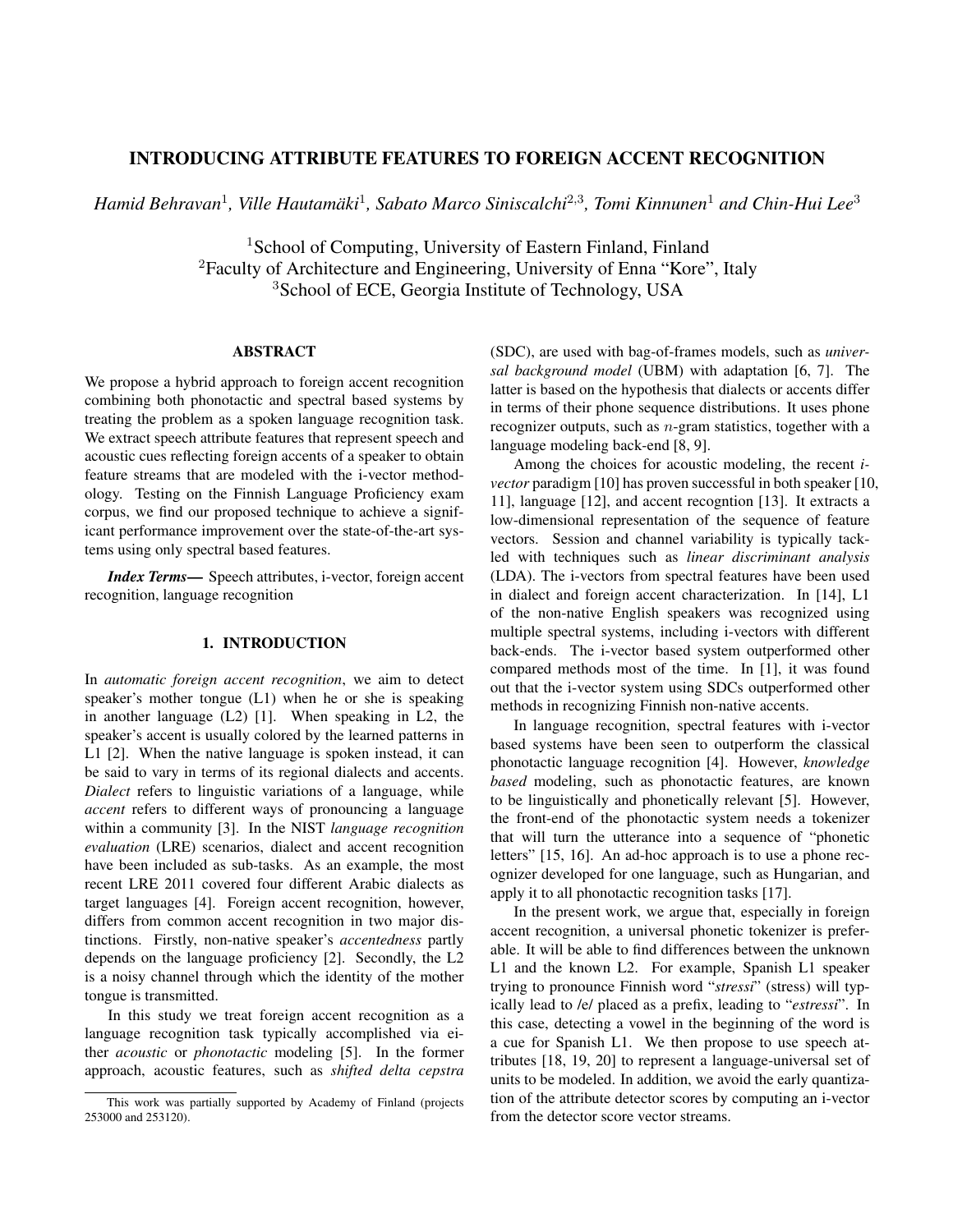

Fig. 1. The internal structure of an attribute detector is shown. Energy trajectories are fed into the left-context and rightcontext ANNs. A merger then combines the outputs generated by those two neural networks and produced the final attribute posterior probabilities.

# 2. SPEECH ATTRIBUTE EXTRACTION

## 2.1. Choice and Extraction of Attribute Features

The set of speech attributes used in this work is mainly acoustic phonetic features, and it comprises five manner of articulation classes (glide, fricative, nasal, stop, and vowel), and voicing. Those attributes could be identified from a particular language and shared across many different languages, so they could also be used to derive a universal set of speech units. Furthermore, data-sharing across languages at the acoustic phonetic attribute level is naturally facilitated by using these attributes, so more reliable language-independent acoustic parameter estimation can be anticipated [21]. In [16], it was also shown that these attributes can be used to compactly characterize any spoken language along the same lines as in the automatic speech attribute transcription (ASAT) paradigm for automatic speech recognition (ASR) [20]. Therefore, we believe that it can also be useful to characterize speaker accent.

Data-driven detectors are used to spot speech cues embedded in the speech signal. An attribute detector converts an input utterance into a time series that describes the level of presence (or level of activity) of a particular property of an attribute over time. A bank of six detectors is used in this work, each detector is individually designed for spotting of a particular event. Each detector is realized with three single hidden layer feed-forward ANNs (artificial neural networks) organized in a hierarchical structure and trained on sub-band energy trajectories that are extracted with a 15 band uniform mel-frequency filterbank. For each critical band a window of 310ms centered around the frame being processed is considered and split in two halves: left-context and right-context [22]. Two independent front-end ANNs ("lower nets") are trained on those two halves and generate left- and right-context speech attribute posterior probabilities, respectively. The outputs of the two lower nets are then sent to the third ANN that acts as a merger and gives the attribute-state posterior probability of the target speech attribute. Figure 1



Fig. 2. Remaining variance after PCA. Comparing stacked context sizes 5, 8, 12, 20 and 30 frames.

## 2.2. Long-term Attribute Extraction

**Fig. 1.** The interest original interest of the detector architecture in detector architecture in detector and the detector and the detector and the detector and the detector and the detector architecture interest of the Each attribute detector outputs probabilities  $p(H_{\text{target}}^{(i)}|\boldsymbol{f})$ ,  $p(H_{\rm anti}^{(i)}|\boldsymbol{f})$  and  $p(H_{\rm noise}^{(i)}|\boldsymbol{f}),$  of target class i, non-target and noise model, given a speech frame  $f$ . All these probabilities sum to one. We then form a new feature vector  $x$ by concatenating each of these posteriors of each six target classes. Since language and dialect recognizers benefit from an inclusion of long temporal context, it is natural to study similar ideas for attribute modeling. The first idea is to compute SDCs from the attribute features, treating them analogous to cepstral coefficients. But since this is difficult to interpret, we study a simple feature stacking. To this end, let  $x(t)$  denote the 18-dimensional (6 attributes  $\times$  3 features) attribute vector at frame  $t$ . We form a sequence of new  $p = 18 \times C$  dimensional stacked vectors  $\tilde{\boldsymbol{x}}_C(t)$  =  $(\mathbf{x}(t)^*, \mathbf{x}(t+1)^*, \dots, \mathbf{x}(t+C-1)^*)^*, t = 1, 2, \dots$ , where  $C$  is the context size and  $*$  stands for transpose. Principal component analysis (PCA) is used to project each  $\tilde{\boldsymbol{x}}_C(t)$  onto the first  $d \ll p$  eigenvectors corresponding to the largest eigenvalues of the sample covariance matrix. We estimate the PCA basis from the same data as the UBM and the T-matrix, after VAD. We set  $d$  to retain 99 % of the cumulative variance. As Fig. 2 indicates, d varies from  $\sim$ 20 to  $\sim$ 100, with larger dimensionality assigned to longer context as one expects.

### 3. RECOGNIZING FOREIGN ACCENTS

# 3.1. I-vector Modeling

We now shortly review i-vector extraction. It is grounded on the *universal background model* (UBM), which is a M-component Gaussian mixture model parametrized by  ${w_m, m_m, \Sigma_m}, m = 1, \ldots, M$ , where we have mixture weight, mean vector and covariance matrix, respectively. We here restrict the covariance matrix to be diagonal. The i-vector model is defined for the UBM component  $m$  as [10]:

$$
s_m = m_m + V_m y + \epsilon_m, \qquad (1)
$$

where  $V_m$  is the sub-matrix of the total variability matrix, y is the latent vector, called an i-vector,  $\epsilon_m$  is the residual term and  $s_m$  is the m'th sub-vector of the utterance dependent supervector. The  $\epsilon_m$  is distributed as  $\mathcal{N}(\mathbf{0}, \mathbf{\Sigma}_m)$ , where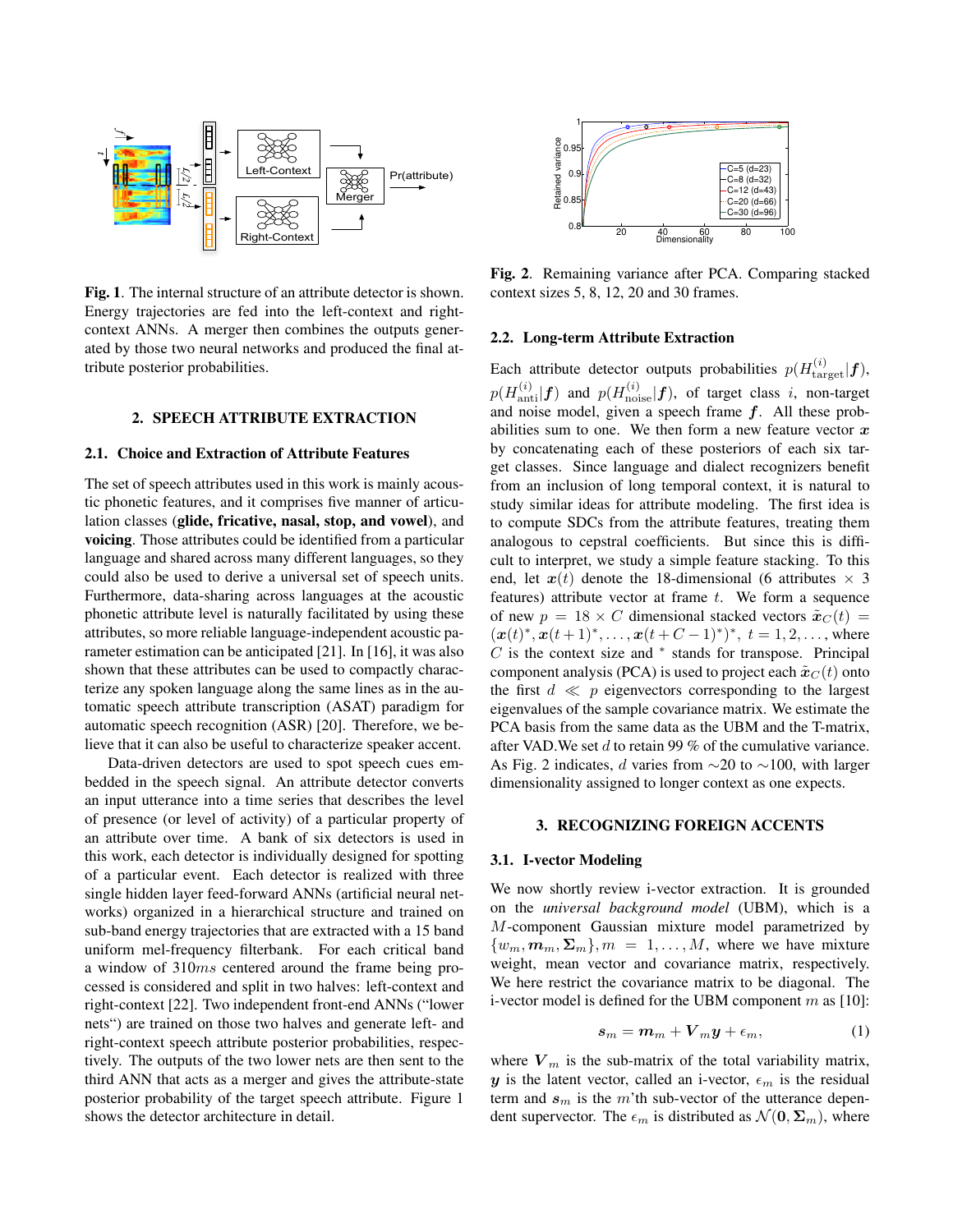$\Sigma_m$  is a diagonal matrix. Given all these definitions, posterior density of the  $y$ , given the sequence of observed feature vectors, is Gaussian. Expectation of the posterior is the extracted i-vector. Hyperparameters of the i-vector model,  $m_m$ and  $\Sigma_m$  are copied directly from UBM and  $V_m$  are estimated by EM algorithm from the same corpus as is used to estimate the UBM.

## 3.2. Scoring against Accent Models

We use *cosine scoring* [23] between two i-vectors  $y_{\text{test}}$  and  $y_{\text{target}}$  to match test utterance to target L2 language model. Cosine score is given by the dot product  $\langle \hat{\bm{y}}_{\text{test}}, \hat{\bm{y}}_{\text{target}} \rangle$ ,

score(
$$
\mathbf{y}_{\text{test}}, \mathbf{y}_{\text{target}})
$$
) =  $\frac{\hat{\mathbf{y}}_{\text{test}}^{\text{T}} \cdot \hat{\mathbf{y}}_{\text{target}}}{\|\hat{\mathbf{y}}_{\text{test}}\| \|\hat{\mathbf{y}}_{\text{target}}\|}$ , (2)

where  $A$  is the HLDA projection matrix trained by using all training utterances and  $\hat{y}_{\text{test}}$  is,

$$
\hat{\boldsymbol{y}}_{\text{test}} = \boldsymbol{A}^{\text{T}} \boldsymbol{y}_{\text{test}}.
$$

In order to model  $\hat{y}_{\text{target}}$ , we followed the same strategy used in [4], where  $\hat{\mathbf{y}}_{\text{target}}$  is defined as

$$
\hat{\boldsymbol{y}}_{\text{target}} = \frac{1}{N_d} \sum_{i=1}^{N_d} \hat{\boldsymbol{y}}_{id},
$$
\n(4)

where  $N_d$  is the number of training utterances in dialect d, and  $\hat{w}_i$  is the projected i-vector of training utterance i for accent  $d$  computed the same way as in  $(3)$ .

## 4. EXPERIMENTAL SETUP

## 4.1. Corpora

The "stories" part of the OGI Multi-language telephone speech corpus [24] was used to train the articulatory detectors. This corpus has phonetic transcriptions for six languages: English, German, Hindi, Japanese, Mandarin, and Spanish. Data from each language were pooled together to obtain: 5.57 hours for the training set, and 0.52 hours for the validation set.

A series foreign accent recognition experiments was performed on the *FSD* corpus [25] which was developed to assess Finnish language proficiency among adults of different nationalities. These selected the oral responses portion of the exam, corresponding to 18 foreign accents. Since the number of utterances is small, 9 accents — Russian, Albanian, Arabic, Chinese, English, Estonian, Kurdish, Spanish, and Turkish with enough available data were used. The unused accents are, however, used in training the UBM and the  $V_m$ -matrices. For our purposes, each accent set is randomly split into a test and a train set. The test set consists of (approximately) 30% of the utterances, while the training set consists of the remaining

Table 1. Train and test file distributions in the FSD corpus.

| Accent   | #train files | #test files | #speakers |
|----------|--------------|-------------|-----------|
| Spanish  | 60           | 25          | 15        |
| Albanian | 67           | 30          | 19        |
| Kurdish  | 83           | 35          | 21        |
| Turkish  | 84           | 34          | 22        |
| English  | 92           | 37          | 23        |
| Estonian | 153          | 63          | 38        |
| Arabic   | 166          | 67          | 42        |
| Russian  | 599          | 211         | 235       |
|          |              |             |           |

Table 2. Sliding window context experiments with PCA as a dimensionality reduction.

| <b>PCA</b> features | Pooled EER $(\% )$ | $C_{\text{ave}} \times 100$ |
|---------------------|--------------------|-----------------------------|
| $(C = 5, d = 23)$   | 10.65              | 4.82                        |
| $(C = 20, d = 50)$  | 10.44              | 4.71                        |
| $(C = 30, d = 96)$  | 8.73               | 4.47                        |

70% to train foreign accent recognizers. The raw audio files were partitioned into 30 sec chunks and re-sampled to 8 KHz. Statistics of the test and train portions are shown in Table 1.

# 4.2. Attribute Detector Design

One-hidden-layer feed forward multi-layer perceptrons (MLPs) were used to implement each attribute detector shown in Figure 1. The number of hidden nodes with a sigmoidal activation function is 500. MLPs were trained to estimate attribute posteriors, and the training data were separated into "feature present," "feature absent," and "other" regions for every phonetic class used in this work. The classical back-propagation algorithm with a cross-entropy cost function was adopted to estimates the MLP parameters. To avoid over-fitting, the reduction in classification error on the development set was adopted as the stopping criterion. The attribute detectors employed in this work were actually just those used in [21].

#### 4.3. Evaluation Protocol

System performance is reported in terms of *equal error rate* (EER) and average detection cost  $(C_{\text{avg}})$  [5]. Results are reported per each accent for a cosine scoring classifier.  $C_{\text{avg}}$  is defined as [5],

$$
C_{\text{avg}} = \frac{1}{J} \sum_{j=1}^{M} C_{\text{DET}}(L_j),
$$
 (5)

where  $C_{\text{DET}}(L_i)$  is the detection cost for subset of test segments trials for which the target accent is  $L_j$  and  $J$  is the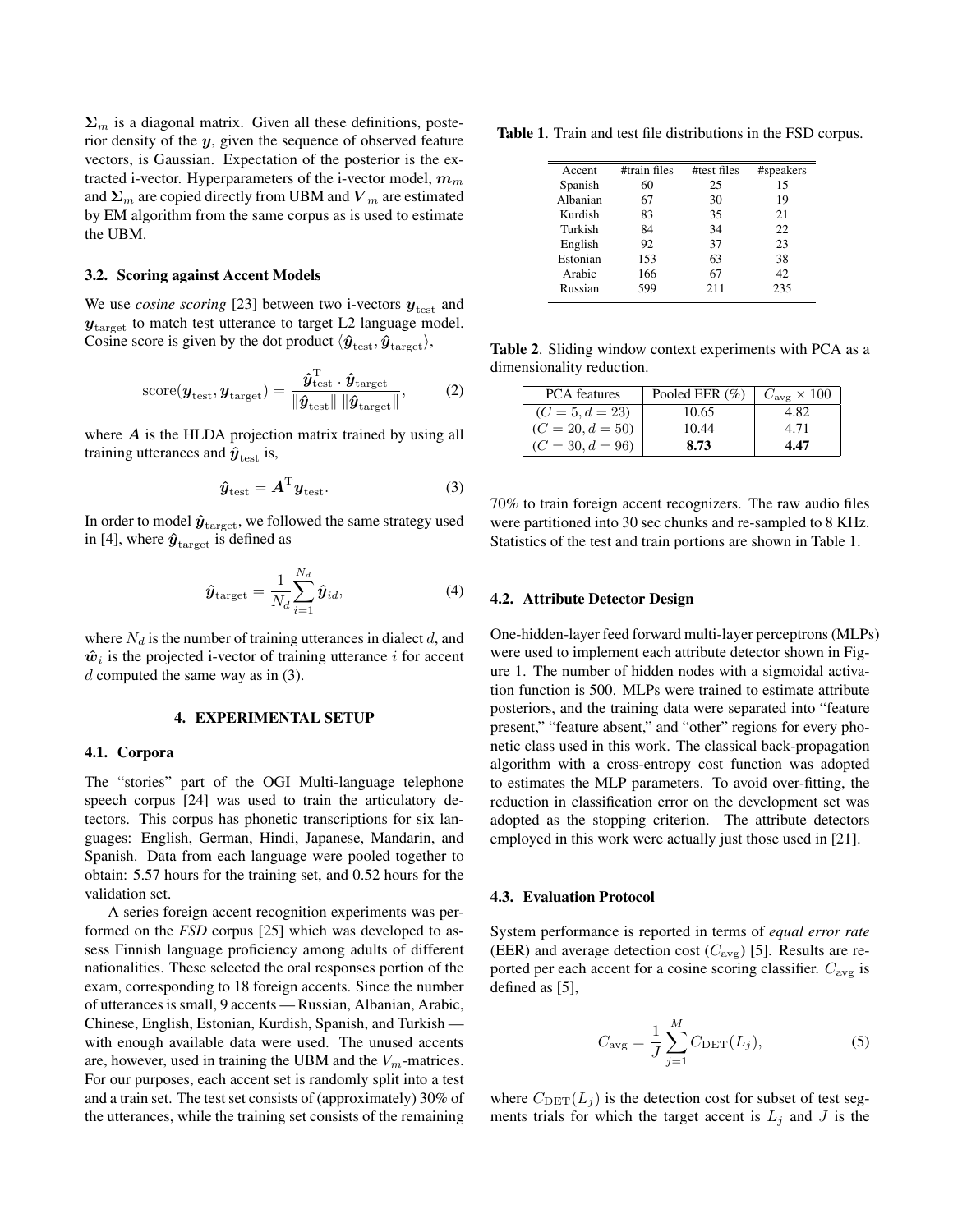Table 3. Summary of results and compared against baseline spectral system, results are shown in pooled EER and  $C_{\text{avg}}$ .

| Features (dimensionality)                    | Pooled EER $(\%)$ | $C_{\text{avg}} \times 100$ |
|----------------------------------------------|-------------------|-----------------------------|
| $SDC+MFCC(56)$                               | 15.00             | 7.00                        |
| Attribute(18)                                | 12.54             | 5.07                        |
| Attribute+ $\Delta$ (36)                     | 11.33             | 4.79                        |
| Attribute+ $\Delta$ + $\Delta$ $\Delta$ (54) | 11.00             | 4.59                        |
| PCA features(96)                             | 8.73              | 4.47                        |

number of target languages. The per target accent cost is then,

$$
C_{\text{DET}}(L_j) = C_{\text{miss}} P_{\text{tar}} P_{\text{miss}}(L_j)
$$
  
+ 
$$
C_{\text{fa}} (1 - P_{\text{tar}}) \frac{1}{J - 1} \sum_{k \neq j} P_{\text{fa}}(L_j, L_k)
$$

The miss probability (or false rejection rate) is denoted by  $P_{\text{miss}}$ , i.e., a test segment of accent  $L_i$  is rejected as being in that accent. On the other hand  $P_{fa}(L_i, L_k)$  denotes the probability when a test segment of accent  $L_k$  is accepted as being in accent  $L_i$ . It is computed for each target/non-target accent pairs. Measures,  $C_{\text{miss}}$  and  $C_{\text{fa}}$ , are costs of making errors and both were set to 1.  $P_{\text{tar}}$  is the prior probability of a target accent and was set to 0.5.

#### 5. EXPERIMENTS AND RESULTS

First we experimented with different context sizes  $(C =$ 5, 20, 30). Feature vectors were concatenated and PCA dimensionality reduction was trained on the held out data. Output dimensionality (d) was set to retain 99% percent of the cumulative variance. In Table 2 we see that increasing the context size from 5 to 30 will decrease the both pooled EER and  $C_{\text{avg}}$ . We also attempted to use context as large as 40 frames, which resulted to a numerical problems in UBM computation. Output dimensionality of 124 was too large with respect to the available data, so we observed singular Gaussian components.

We applied the context size 30 to the following experiments (see Table 3). We contrasted the above mentioned system to the baseline SDC+MFCC based system in [1]. In addition to sliding window based context modeling, we also employ standard  $\Delta$  and  $\Delta\Delta$  to attribute feature vectors. We notice that increasing the context size using  $\Delta$  and  $\Delta\Delta$  features improves marginally over not using the context at all. A large 30-frame context brought forth an improvement. All systems based on speech attributes improved substantially over the baseline. In Table 4 we show the per target accent error rates, in EER and  $C_{\text{DET}}$ . We notice that there is a large variation in error rates, where Turkish and Albanian are easiest and Russian and Estonian are the hardest to recognize.

We also studied the relative importance of individual speech attributes to system performance in Fig. 3. No context was used, so raw pooled EER is 12.54%. We left out one by

Table 4. Per-language results for PCA features (30,96). The results are given in EER and  $C_{\text{DET}}$ .

| Features | EER $(\% )$ | $C_{\rm DET} \times 100$ |
|----------|-------------|--------------------------|
| Spanish  | 9.00        | 4.10                     |
| Turkish  | 3.82        | 2.01                     |
| Albanian | 4.34        | 2.48                     |
| English  | 8.11        | 4.20                     |
| Arabic   | 7.46        | 4.04                     |
| Russian  | 15.54       | 8.17                     |
| Kurdish  | 8.57        | 4.67                     |
| Estonian | 12.70       | 6.11                     |



Fig. 3. Exclusion experiment, where relative change is shown when one attribute is left out.

one all attributes, so we had 15-dimensional feature vectors. We noticed that voicing, stop and vowels are individually beneficial (leaving any one of them out will decrease the system performance). On the other hand, glide, nasal and fricative are not individually useful. We also noticed that in terms of conclusions, pooled EER and  $C_{\text{avg}}$  agree. Usefulness of vowels in contrast to other features can be explained by the fact that Finnish has a very large vowel space (with 8 vowels) including vowel lengthening. It can create difficulties for L2 speakers to hit the correct vowel target, thus showing the L1 influence.

# 6. CONCLUSION

We proposed speech attributes as features for foreign accent recognition. Instead of using speech attributes directly in a phonotactic system, we modeled the sequence of speech attribute feature vectors using the i-vector methodology. The key idea is to treat foreign accent recognition as a language recognition task and use universal speech attributes. Speech attributes are employed because their statistics can differ considerably from one language to another. Indeed, all attribute feature configurations improved over the spectral-only baseline system. Moreover, adding context information allowed substantially better results. So far, we have only used manner of articulation features, yet place of articulation can further enhance accent recognition performance, as shown in [16]. As a future work, experiments on English foreign accent recognition will be carried out. Furthermore, the possible beneficial effect of combining SDC- and attribute-based information will be investigated.